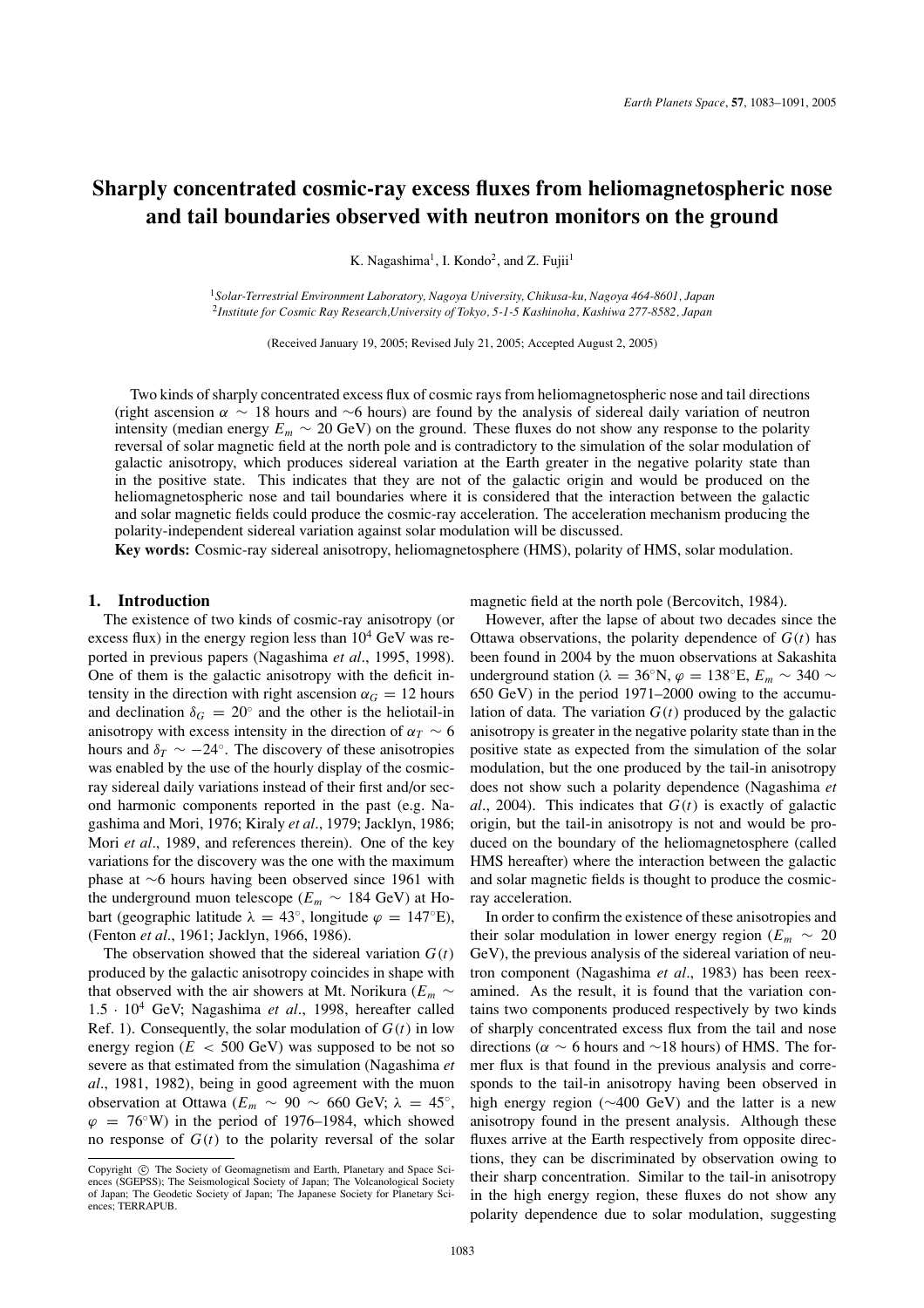their helioboundary origin. The mechanism producing such a polarity-independence against solar modulation is discussed on the basis of the simulation of solar modulation of the anisotropy (cf. Nagashima *et al*., 1981, 1982; Nagashima and Morishita, 1983; Yasue *et al*., 1983).

## **2. Analysis**

Neutron monitor data of 1,395 station-years at 74 stations in the period 1960–2000, compiled by WDC-C2 Center (Solar-Terrestrial Environment Laboratory, Nagoya University/Department of Environmental Sciences, Ibaraki University) are used in the present analysis. The sidereal daily variation  $i(t)$  at each station is derived every calendar year from those data which do not contain incomplete solar daily variations nor abnormally large fluctuations such as GLE (Ground Level Enhancement of cosmic rays) and so forth.  $i(t)$  is influenced by the annual variation (1 cycle/year) of the solar daily variation (365 cycles/year) connected with the orbital motion of the Earth around the sun. The influence is eliminated by the method using the anti-sidereal daily variation (364 cycles/year), (cf. Ref. 1). The average of  $i(t)$ s in some period at a station or all the stations is expressed as *I*(*t*).

In order to study the origin of cosmic-ray anisotropy responsible for the sidereal variation by means of its solar modulation,  $I(t)$  is classified into  $I(t, Y)$ s in four periods  $(Y = AP, OP, AN$  and *ON*). The symbols *A* and *O* express respectively the active and quiet periods in solar cycle divided as equally as possible in considering solar actively. *P* and *Q* are the periods of positive and negative polarity state of the solar magnetic field at the north pole quoted from Howard (1974) and Solar Geophysical Data, U.S. Dep. of Commerce. The combined periods in the above express respectively 'Active and Positive' period, 'Quiet and Positive' period and so forth. The variation averaged over all the period is expressed as *I*(*t*, *ALL*).

 $I(t, ALL)$  and  $I(t, Y)$  do not exactly reflect the source flux, because they are respectively the averages of  $i(t)$ s which have different maximum phases caused by the difference of the cosmic-ray geomagnetic deflection at different stations. However, as the averaged geographic latitude  $|\lambda_{\text{str}}|$  of the locations at all the stations with the weight of their observation periods is ∼49◦, those variations can be regarded approximately as the variation observed at  $|\lambda_{\rm stn}|$ .

# **3. Sidereal Daily Variation**

Figures 1(a) and 1(b) show respectively the averaged sidereal daily variation *I*(*t*, *ALL*) and the histogram of the maximum phase  $(t_{\text{max}})$  of the first harmonic component of  $i(t)$  for all the stations in all the period.  $I(t, ALL)$  shows a remarkable peak at ∼6 hours in local sidereal time. As mentioned in Introduction, this peak was found long ago with underground muon telescope at Hobart (Jacklyn, 1966) and by the harmonic analysis of neutron monitor data of 620 station-years during the period 1958–1979 (Nagashima *et al*., 1983), and has been recently interpreted as being due to the tail-in anisotropy (Ref. 1). Hereafter, the sidereal daily variation produced by the tail-in anisotropy is expressed as *T*(*t*). In addition to *T*(*t*), *I*(*t*) contains also another variation which is almost submerged beneath  $T(t)$  and can be



Fig. 1. a) Sidereal daily variation *I*(*t*, *ALL*) of neutron intensity—The average of yearly variations *i*(*t*)s observed at 74 stations in the period of 1960–2000. b) Histogram of maximum phase  $t_{\text{max}}$  of the first harmonic component of  $i(t)$ . The 24-hour time scale is repeatedly plotted so as to extend for a 2-day period.

narrowly recognized by the unnatural time profile in the time interval of  $15 < t \le 21$  hours (cf. Fig. 1(a)). Originally, the appearance of this strange time profile gave us a clue to the discovery of a new anisotropy called the nose-in anisotropy from the direction of  $\alpha \sim 18$  hours. The sidereal variation produced by this anisotropy is expressed as  $H(t)$ , whose time profile is shown in Fig. 2. The histogram of  $t_{\text{max}}$ in Fig. 1(b) also shows a characteristic hump in the time interval of  $15 < t \le 21$  hours which supports the coexistence of  $H(t)$  with  $T(t)$ .

The two anisotropies are variable in time and  $H(t)$  occasionally becomes larger than or comparable with *T* (*t*). Figure 2(a) shows respectively the apparently isolated  $T(t)$ and  $H(t)$ , whereas they usually interact with each other. Figure 2(b) shows three kinds of interacting variations  $i(t)$ s with two peaks at ∼6 and ∼18 hours. These two peaks indicate that the variation is produced by two sharply concentrated fluxes from opposite directions. The example from Tokyo in 1986 in Fig. 2(b) contains also a first harmonic component with its maximum phase different from 6 and 18 hours, indicating that directions (6 and 18 hours) of two anisotropies are variable to some extent. The three exam-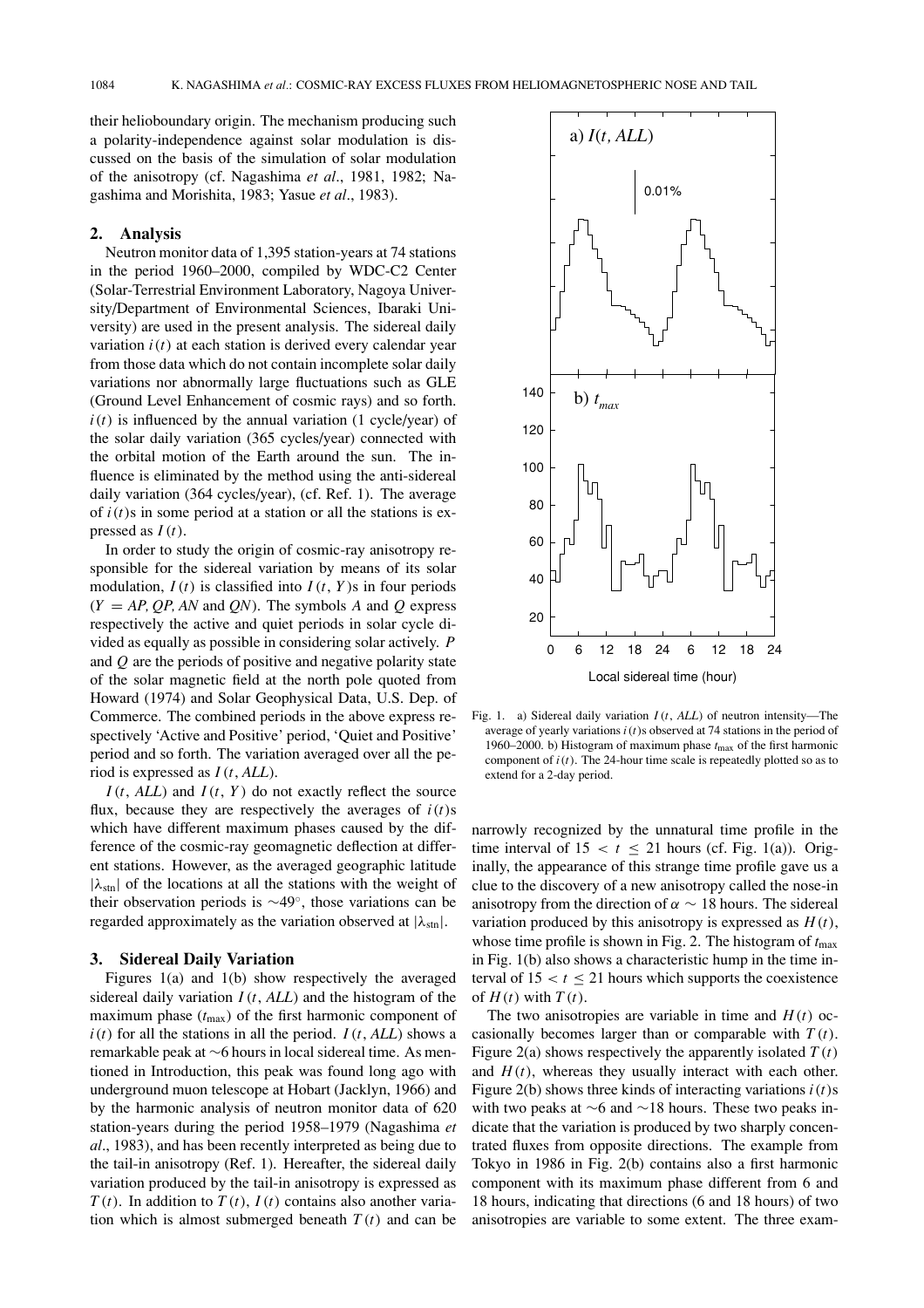

Fig. 2. a) Apprarently isolated *T* (*t*, *ALL*) in 1990 and *H*(*t*, *ALL*) in 1975. b)  $i(t)$  s showing the coexistence of  $T(t)$  and  $H(t)$ .

ples with the two peaks in Fig. 2(b) are presented to emphasize the coexistence of the anisotropies. Features like this, however, are not frequently observed and almost all the resultant variations  $I(t)$ s and  $i(t)$ s show one peak at ∼6 or ∼18 hours with a small mound or a gentle downward slope on either side of the peak like that seen in Fig. 1(a) or only a single peak with maximum phase different from 6 and 18 hours that results when two variations substantially overlap by the directional change of anisotropies. In order to obtain the origin of these anisotropies, the solar modulation of *T* (*t*) and *H*(*t*) is examined in the following sections.

# **4.** Solar Modulation of  $I(t)$ ,  $T(t)$  and  $H(t)$

 $I(t, ALL)$  in Fig. 1(a) is classified into  $I(t, Y)$ s in the four periods  $(Y = AP, OP, AN, ON)$  as shown on the left-side of Fig. 3. *I*(*t*, *Y* )s are mutually different in shape owing to the relative contribution between  $T(t)$  and  $H(t)$ .  $T(t)$ can be easily recognized in all the periods, especially in *AP* period, but *H*(*t*) is narrowly discernible only in *QP* and *QN* periods. In the following, an attempt is made to decompose  $I(t, Y)$  into  $T(t, Y)$  and  $H(t, Y)$  on the assumption that  $H(t, Y)$  is the resultant of yearly variations  $i(t)$ s whose first harmonic components have respectively their maximum phase in the time interval of  $15 < t \le 21$ hours, during which the unfamiliar profiles of  $I(t)$  and  $t_{\text{max}}$ in Fig. 1 are observed. The decomposed  $H(t, Y)$  and  $T(t, Y)$ *Y* ) are shown on the right-side of *I*(*t*, *Y* ). All the maximum phases of  $T(t, Y)$ s show a remarkable coincidence with each other in contrast with the mutually scattered phases of  $I(t, Y)$ s. The similarity between  $T(t, Y \neq AP)$  and *T*(*t*, *AP*) or *H*(*t*, *Y*  $\neq$  *AP*) and *H*(*t*, *AP*) is shown by the correlation diagram of their hourly values shown in Fig. 4. Their correlation coefficients are shown in Table 1 together with the first harmonic component of  $T(t, Y)$  and  $H(t, Y)$ . These facts indicate that the above assumption for the decomposition into  $T(t, Y)$  and  $H(t, Y)$  would be justifiable. The characteristics of  $T(t, Y)$  and  $H(t, Y)$  are as follows.

- 1)  $H(t, Y)$  is a little smaller than  $T(t, Y)$  and they are about two times as large as  $I(t, Y)$ .
- 2) The occurrence rate  $f_H(Y)$ , which is the percentage of the number of  $H(t, Y)$  in *Y* period, is considerably smaller than  $f_T(Y)$ .
- 3)  $f_T(Y)$  and  $f_H(Y)$  are dependent on polarity state and solar activity.
- 4)  $T(t, Y)$  and  $H(t, Y)$  are almost independent of polarity state and solar activity.

The polarity independence of  $T(t, Y)$  was found by the underground observation at Sakashita in 2004 and interpreted as being due to the acceleration of cosmic rays on the boundary of HMS (Nagashima *et al*., 2004). In the present analysis, this independence is observed not only in  $T(t, Y)$  but also in  $H(t, Y)$ . Nevertheless, their resultant variation  $I(t, Y)$  is subject to solar modulation. This is due to the variation of  $f_H(Y)$  in different *Y*-period (cf. Table 1). In the quiet (*Q*) period,  $f_H(QN)$  and  $f_H(QP)$  are approximately equal to each other, whereas, in the active (*A*) period,  $f_H(AN)$  is larger than  $f_H(AP)$ . This indicates that *AP* period activates  $T(t)$  and/or inactivates  $H(t)$ ; conversely *AN* period activates  $H(t)$  and/or inactivates  $T(t)$ , suggesting the polarity dependence of acceleration mechanisms producing these variations.

In the previous analysis of  $T(t)$  observed with underground muon telescopes, the declination  $(\delta_R)$  of the flux was estimated at  $\sim -24°$  from north-south asymmetry of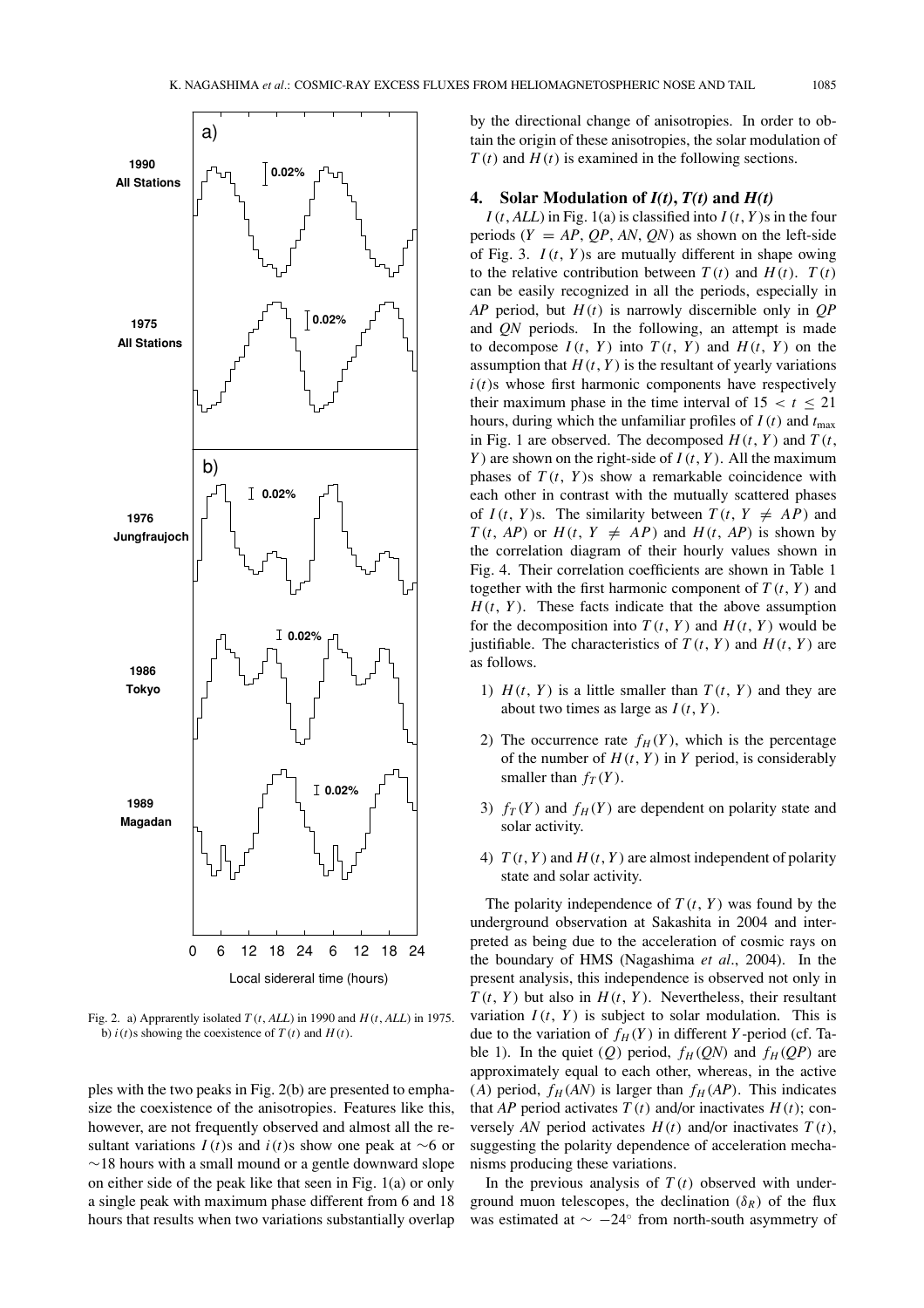

Fig. 3. *I*(*t*,*Y* ), *T* (*t*, *Y* ) and *H*(*t*, *Y* ) in *AP*, *QP*, *AN* and *QN* period.

geographic latitude distribution of  $T(t)$ , (Ref. 1). In the present analysis, an attempt has been made to determine  $\delta_R$  by using  $i(t)$ s mainly produced by the tail-in or nose-in flux, but failed to do it owing to the non-uniform latitude distribution of stations and also to probably poor separation between  $T(t)$  and  $H(t)$ . In the following,  $\delta_R$  is assumed to be 0◦ for both fluxes.

# **5. Interpretation of Solar Modulation of** *T(t)* **and** *H(t)*

# **5.1 Simulation of solar modulation of galactic anisotropy**

Cosmic rays suffer magnetic deflection during their passage through HMS. This is called the solar modulation of cosmic rays. The modulation depends on the polarity state of the solar magnetic field at the north pole which changes its sign from positive to negative or vice versa every solar cycle and therefore produces a polarity-dependent sidereal daily variation if any cosmic-ray flux arrives at the Earth from a definite direction (hereafter called the principal direction of the flux). If the source flux  $S(E, \chi)$  has a spatial distribution  $F(\chi)$  expressed by the first order spherical function  $P_1^0(\cos \chi)$  with the pitch angle  $\chi$  measured from the principal direction ( $\alpha_R$ ,  $\delta_R$ ), it is expressed by the series

of spherical surface harmonics in the geographic polar coordinates  $(r, \alpha, \pi/2 - \delta)$  as follows (cf. Nagashima *et al.*, 1981, 1982),

$$
S(E, \chi) = \eta(E)F(\chi) = \eta(E)P_1^0(\cos \chi)
$$
  
= 
$$
\eta(E) \sum_{m=0}^{1} P_1^m(\sin \delta_R) P_1^m(\sin \delta)
$$
  

$$
\times \cos m(\alpha - \alpha_R), \qquad (1)
$$

where  $\eta(E)$  is the differential energy spectrum given by

$$
\eta(E) = \eta_0 (E/10^2 \text{ GeV})^{\gamma}.
$$
 (2)

Hereafter,  $S(E, \chi)$  is called the plane source model. If the principal direction is specified by  $\alpha_R = 6$  hours and  $\delta_R = 0^\circ$ ,  $F(\chi)$  is reduced to

$$
F(\chi) = \cos \delta \sin \alpha. \tag{3}
$$

Owing to the cosmic-ray deflection in HMS, *F*(χ) produces at the boundary of the geomagnetosphere the following energy-dependent sidereal diurnal variation *D*(*t*) observable with a detector with viewing direction  $\delta_0$  in the meridian plane at a station.

$$
D(t) = a \cos 2\pi (t - t_{\text{max}})/24 \text{ hours},\tag{4}
$$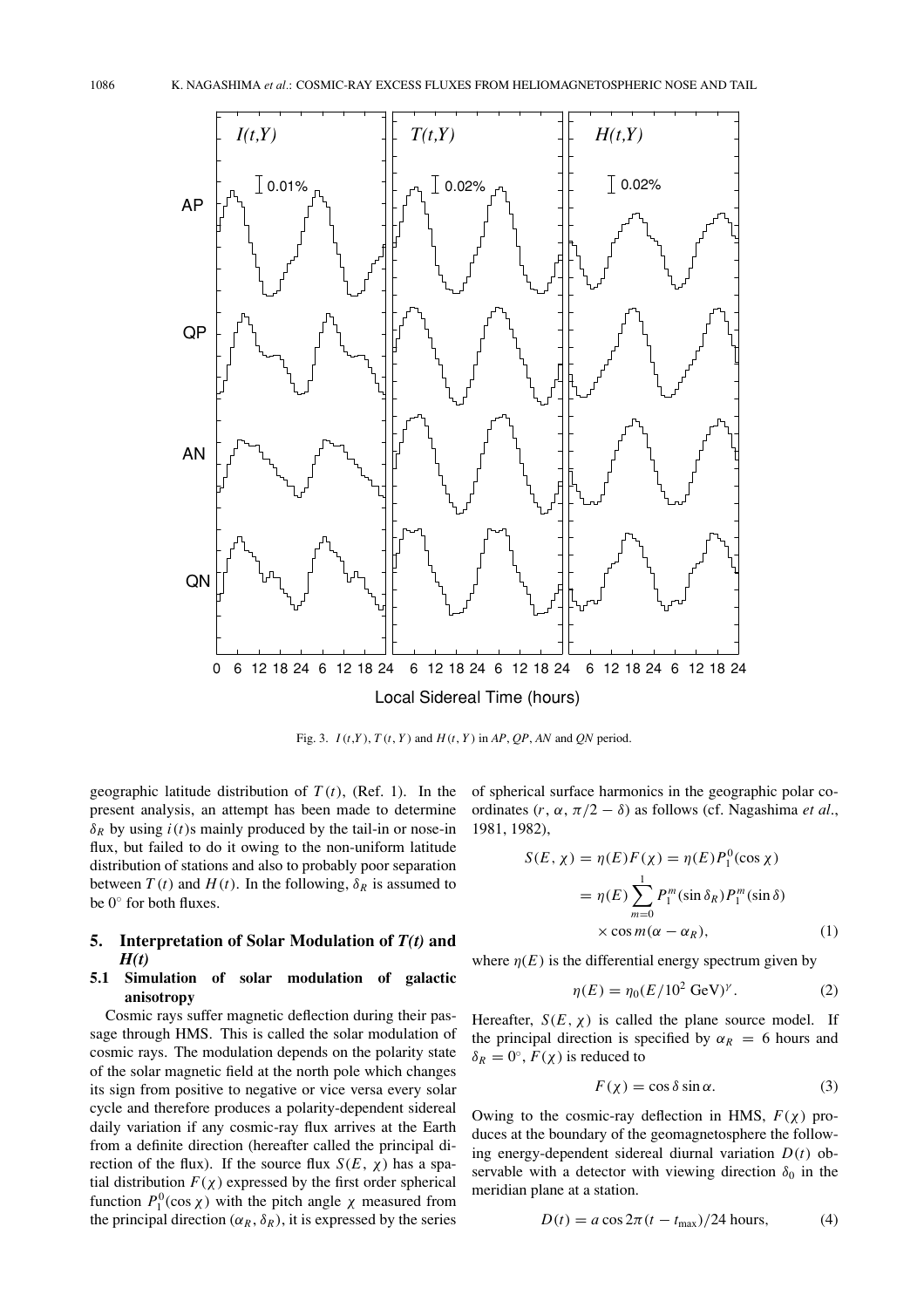|     | I(t, Y)      |               |           | T(t, Y)      |       |          |                                 | H(t, Y)      |       |          |                                   |
|-----|--------------|---------------|-----------|--------------|-------|----------|---------------------------------|--------------|-------|----------|-----------------------------------|
|     | 1st harmonic |               |           | 1st harmonic |       |          | occurence                       | 1st harmonic |       |          | occurence                         |
| Y   |              |               |           |              |       |          | rate                            |              |       |          | rate                              |
|     | amp.         | $t_{\rm max}$ | $n_{ALL}$ | amp.         | phase | correl.  | $f_T(Y)$                        | amp.         | phase | correl.  | $f_H(Y)$                          |
|     |              |               |           |              |       | coeff.   | $\mathbf{n}_T/\mathbf{n}_{ALL}$ |              |       | coeff.   | $\mathbf{n}_{H}/\mathbf{n}_{ALL}$ |
|     | $10^{-3}\%$  | hrs           | sta. yrs  | $10^{-3}\%$  | hrs   | $r_T(Y)$ | $\%$                            | $10^{-3}\%$  | hrs   | $r_H(Y)$ | $\%$                              |
| AP  | 23           | 4.3           | 281       | 60           | 5.9   | 1.00     | $87 + 8$                        | 40           | 18.8  | 1.00     | $13\pm2$                          |
| QP  | 14           | 9.9           | 342       | 55           | 6.2   | 0.94     | $78 + 6$                        | 48           | 17.4  | 0.83     | $22 \pm 3$                        |
| AN  | 12           | 9.7           | 492       | 57           | 6.8   | 0.93     | $74 + 5$                        | 49           | 18.2  | 0.93     | $26 + 3$                          |
| QN  | 13           | 8.5           | 279       | 51           | 5.9   | 0.94     | $81\pm7$                        | 42           | 17.2  | 0.83     | $19\pm3$                          |
| ALL | 12           | 8.0           | 1395      | 56           | 6.3   |          | $79\pm3$                        | 46           | 17.9  |          | $21 \pm 1$                        |

Table 1. Characteristics of  $I(t, Y)$ ,  $T(t, Y)$  and  $H(t, Y)$  for  $Y = AP$ , *QP*, *AN* and *QN* period.



Fig. 4. Correlation diagram between  $T(t, Y \neq AP)$  and  $T(t, AP)$ , and between  $H(t, Y \neq AP)$  and  $H(t, AP)$ .

in which *a* and  $t_{\text{max}}$  are functions of the following parameters; the cosmic-ray energy  $(E)$ , the polarity state (positive or negative), the interplanetary magnetic field  $(B_e)$  at the heliocentric distance  $r = 1$  a.u., the heliolatitudinal amplitude  $(\lambda_W)$  of the wavy neutral sheet and the scattering mean free path  $l(r, E)$  of cosmic rays with  $E$  in the irregular magnetic field at *r* (cf. Yasue *et al*., 1983). Simulation of the solar modulation was made in the spherically symmetric HMS with the radius 10<sup>2</sup> a.u. (Nagashima *et al*., 1981, 1982; Nagashima and Morishita, 1983). Following is an example of the simulation of the modulation of galactic anisotropy for  $\delta_0 = 45^\circ$  in HMS with  $B_e = 4$  nT,  $\lambda_W = 0^\circ$  and  $l(r,$   $E$ ) =  $\infty$ . Figure 5 shows the energy dependence of *a* and  $t_{\text{max}}$  of  $D(t)$  in Eq/ (4). The simulation is applicable also to the case of  $\alpha_R = 18$  hours and  $\delta_R = 0^\circ$  by changing the phase from  $t_{\text{max}}$  to  $t_{\text{max}}+12$  hours. It is noted that  $|\delta_0| = 45^\circ$ in the above is nearly equal to the averaged geographic latitude ( $|\lambda| = 49^\circ$ ) for all the neutron stations.

The polarity dependence of the variation in Fig. 5 can be interpreted as follows. Owing to the different motion of cosmic rays in the positive and negative polarity state in HMS with nearly concentric circular form in the region far away from the Sun, cosmic rays can arrive at the Earth mainly from the polar region ( $|\delta| \gg 0^{\circ}$ ) of HMS in the positive state and from the equatorial region ( $\delta \sim 0^{\circ}$ ) in the negative state (e.g. Nagashima *et al*., 1981). In the present case, as the principal direction is  $\alpha_R = 6$  hours and  $δ<sub>R</sub> = 0<sup>∘</sup>$ , the Earth receives the flux with  $χ ∼ 0<sup>∘</sup>$  from the equatorial direction ( $\delta \sim 0^{\circ}$ ) in the negative state whereas in the positive state, it receives the flux with  $\chi \gg 0^{\circ}$  from the polar direction ( $|\delta| \gg 0^\circ$ ). Owing to the difference between *S*(*E*,  $\chi \sim 0$ <sup>o</sup>) and *S*(*E*,  $\chi \gg 0$ <sup>o</sup>), the sidereal variation is greater in the negative state than in the positive state.

The sidereal variation  $\overline{D(t)}$  observable with the detector with viewing direction of  $\delta_0 = 45^\circ$  on the Earth can be derived from a and *t*max in Fig. 5 in considering the influence of the heliomagnetic statistical scatterings (cf. Yasue *et al.*, 1985), the geomagnetic deflection and the atmospheric attenuation of cosmic rays. Table 2 shows the amplitude  $\bar{a}$ and  $\bar{t}_{\text{max}}$  of  $D(t)$  produced by  $S(E, \chi)$  with  $\eta_0 = 1$  for  $\gamma = 0$  and  $-1$ . The variations observable at Nagoya, Hobart and Sakashita stations also are derived from the same data in Fig. 5. As an index of the polarity dependence of the modulation, the following factor  $R(N | P)$  is defined.

$$
R(N|P) = \overline{a(N)}/\overline{a(P)},
$$
 (5)

where  $\overline{a(N)}$  and  $\overline{a(P)}$  are the amplitude of  $\overline{D(t)}$  in the negative  $(N)$  and positive  $(P)$  polarity states. As the simulated  $R(N \mid P)$  is larger than the observation's in low energies,  $H(t)$  and  $T(t)$  can not be produced by any excess flux of galactic origin. The only possible origin would be on the boundary of HMS where the interaction between the galactic and solar magnetic fields is thus believed to produce the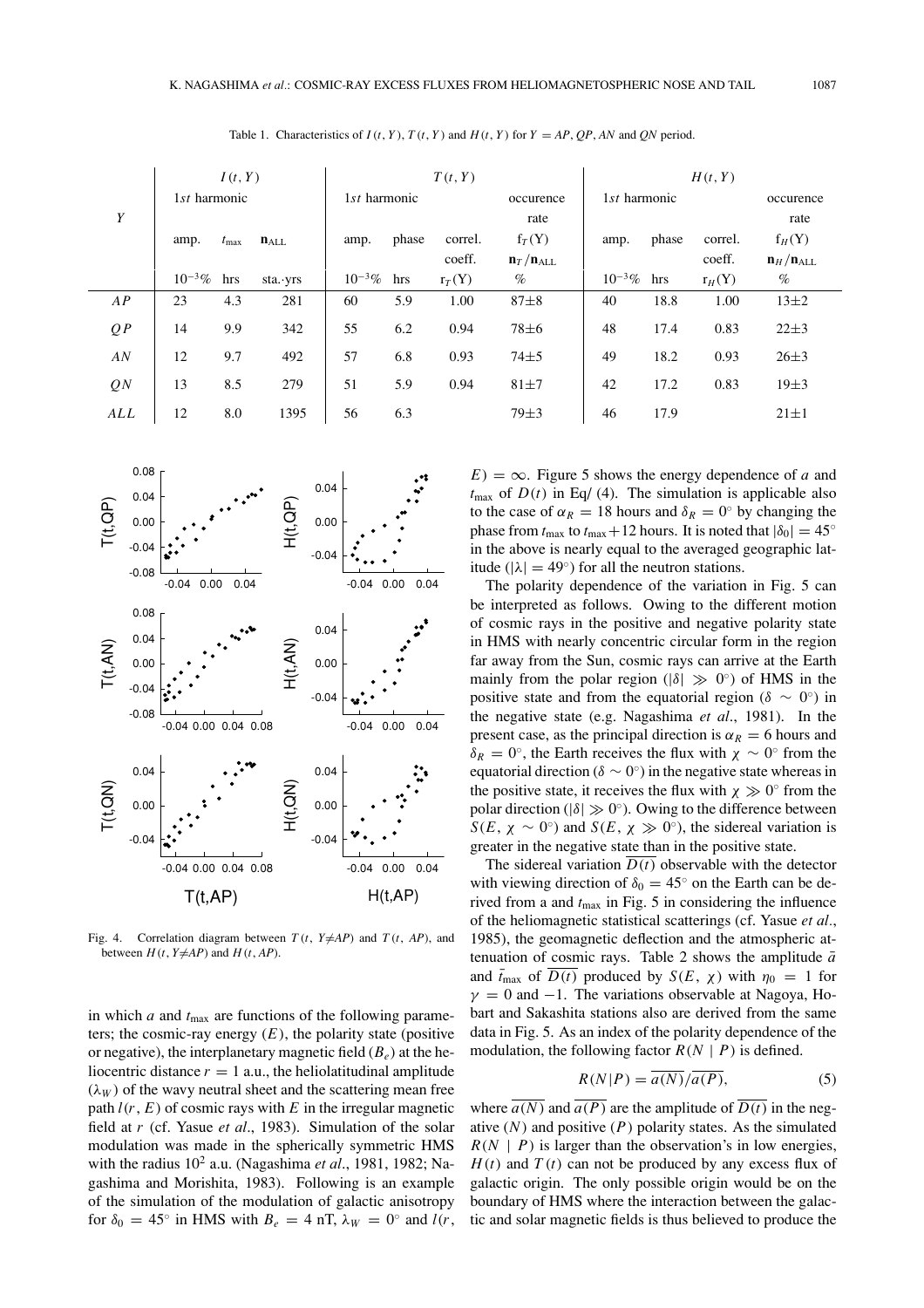Table 2. Amplitude  $\bar{a}$  and phase  $\bar{t}_{\text{max}}$  of the simulated sidereal variation observable by a detector with viewing direction  $|\delta_0| = 45^\circ$  in the meridian plane at a station, produced by  $S(E, \chi)$  with  $\eta_0 = 1.0$  under the condition that  $\alpha_R = 6$  hours,  $\delta_R = 0^\circ$ ,  $B_e = 4 \text{ nT}$ ,  $\lambda = 0^\circ$ ,  $l(r, E) = \infty$  and  $\gamma = 0$ and  $-1.0$ 

|                   |                  | Neutron          |               | Nagoya           |                  | Hobart     |                  | Sakashita  |                  |
|-------------------|------------------|------------------|---------------|------------------|------------------|------------|------------------|------------|------------------|
|                   | E                | $20 \text{ GeV}$ |               | $60 \text{ GeV}$ |                  | 184 GeV    |                  | 387 GeV    |                  |
|                   | λ                | $49^\circ$       |               | $35^{\circ}$     |                  | $43^\circ$ |                  | $36^\circ$ |                  |
|                   | Y                | ā                | $t_{\rm max}$ | ā                | $t_{\text{max}}$ | ā          | $t_{\text{max}}$ | ā          | $\bar{t}_{\max}$ |
|                   |                  | $10^{-2}$        | hr            | $10^{-2}$        | hr               | $10^{-2}$  | hr               | $10^{-2}$  | hr               |
| $\gamma_0=0$      | N                | 6.6              | 5.8           | 12.7             | 5.6              | 30.1       | 6.0              | 43.0       | 5.8              |
|                   | $\boldsymbol{P}$ | 2.6              | 6.0           | 4.3              | 6.0              | 11.4       | 6.0              | 17.0       | 5.7              |
| $\gamma_0 = -1$ N |                  | 2.4              | 5.3           | 5.8              | 5.0              | 10.9       | 5.5              | 12.0       | 5.4              |
|                   | P                | 0.55             | 7.1           | 2.0              | 6.2              | 2.4        | 6.5              | 3.0        | 6.2              |



Fig. 5. Energy dependence of amplitude  $a$  and maximum phase  $t_{\text{max}}$  of the simulated sidereal diurnal variation observable on the geomagnetospheric boundary by a detector with viewing direction  $|\delta_0| = 45^\circ$  in the meridian plane at a station, produced by  $S(E, \chi)$  in Eq. (1) under the condition that  $\eta_0 = 1.0$ ,  $\alpha_R = 6$  hours,  $\delta_R = 0^\circ$ ,  $B_e = 4$  nT,  $\lambda_W = 0^\circ$ and  $l(r, E) = \infty$ .

cosmic-ray acceleration.

#### **5.2 Source flux on the boundary of HMS**

If the source flux is localized in a small surface region of the nose head and tail end boundary of HMS, *H*(*t*) and  $T(t)$  can not be observed at the Earth in the positive polarity state, because, as pointed out previously, almost all the cosmic rays except for those insensitive to the magnetic

field can not arrive at the Earth from the above source region in the positive state. Therefore, for the explanation of the polarity-independent variation, the source must be distributed on all the boundary surface at the least. This is called hereafter the curved-surface source model in contrast with the previous plane source model.

## **a) Source for** *H(t)*

The source flux, which is distributed on the hemispherical surface of the helionose boundary with its centre at  $\alpha = 18$  hours and  $\delta = 0^\circ$ , is expressed as  $S_H(E, \chi, n_R)$ ,  $\alpha_b$ ,  $\delta_b$ ) in which the unit vector  $n_R$  expresses the principal direction of the flux at a point  $(\alpha_b, \delta_b)$  on the hemisphere. In the following, the magnitude  $\eta_H(E)$  of  $S_H(E, \chi, n_R, \alpha_b)$ ,  $\delta_b$ ) is assumed for the moment to be constant on all the surface and equal to  $\eta_G(E)$  of  $S_G(E, \chi)$  of galactic origin in Eq. (1). As the acceleration mechanism is not known, the direction of  $n<sub>R</sub>$  is not certain but probably antiparallel to the motion (*v*) of the solar system or parallel to the normal  $(n_b)$ of the boundary surface. In the case of  $n_R$ // –  $v$ ,  $S_H$ (*E*,  $\chi$ ,  $n_R$ ,  $\alpha_b$ ,  $\delta_b$ ) coincides with  $S_G(E, \chi)$  as above and therefore the simulation using the plane source model is applicable here. In the case of  $n_R / / n_b$ , on the other hand, although the overall similarity between the two sources does not exist, their partial similarity can be found near the equatorial region ( $\delta \sim 0^{\circ}$ ). Therefore, in the negative (N) state in both cases of  $n_R$ , the magnitude  $\eta_H(E)$  of  $S_H(E, \chi, n_R, \alpha_b, \delta_b)$ near the equatorial region can be exactly or approximately obtained from  $H(t, N) \sim 0.1\%$  with the aid of the simulation, as

$$
\eta_H(10^2 \text{GeV}) = \begin{cases} 1.5\% & \text{for } \gamma = 0\\ 4.2\% & \text{for } \gamma = -1. \end{cases}
$$
 (6)

The energy gain  $(\Delta E)$  of cosmic rays by the acceleration required for producing  $\eta_H (10^2 \text{ GeV})$  is estimated by the following equation.

$$
\eta_H(E) = (2 + |\Gamma|) \cdot (\Delta E/E),\tag{7}
$$

where  $\Gamma(-2.6)$  is the power exponent of the differential energy spectrum of galactic cosmic rays. As the acceleration on the boundary would be independent of  $E$ ,  $\eta$ <sup>H</sup> is proportional to  $E^{-1}$ . In this respect, the magnitude for  $\gamma = -1$ in Eq. (6) is preferable and it requires the following energy gain.

$$
\Delta E = 0.9 \,\text{GeV}.\tag{8}
$$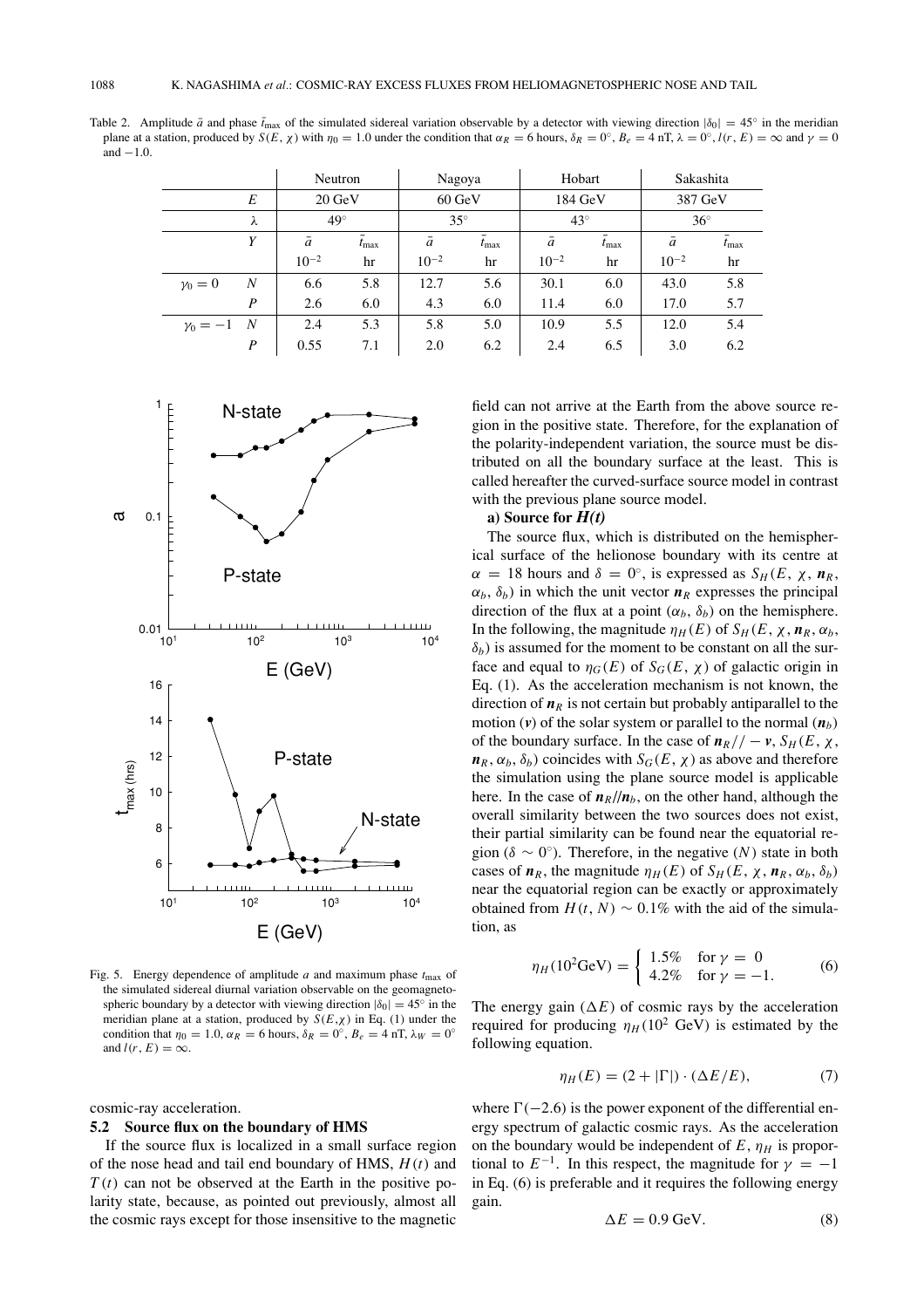It is noted that this value is however only a rough estimate as it would be considerably changed by the alteration of *l*(*r*, *E*) and  $\lambda_W$ .

In the positive  $(P)$  state, on the other hand, the flux arrives at the Earth from the high declination ( $|\delta| \gg 0^\circ$ ). Generally, the flux from the direction of high declination  $(|\delta| \gg 0^{\circ})$  produces less sidereal variation than that from the direction of  $\delta \sim 0^{\circ}$ . Therefore, whatever the modulation of the flux in the magnetosphere may be, the variation in the positive state would never become greater than or comparable with that in the negative state, if the source flux is uniformly distributed on the hemisphere. For the explanation of the polarity independence of  $H(t)$ , it is necessary to assume that the source flux increases with the increase of  $|\delta|$ .

# **b) Source for** *T(t)*

The source flux  $S_T(E, \chi, n_R, \alpha_b, \delta_b)$  is distributed on the cylindrical surface of heliotail with its principal direction  $n<sub>R</sub>$  parallel to  $n<sub>b</sub>$ . As before, the source flux arrives from the equatorial region ( $\delta \sim 0^{\circ}$ ) in the negative state and from the polar region ( $|\delta| \gg 0^{\circ}$ ) in the positive state, but the behavior of the flux on the cylindrical boundary is modified as follows. In the positive (*P*) state, the principal direction  $n_R$  perpendicular to the cylindrical surface in the polar region ( $|\delta| \gg 0^\circ$ ) is deflected toward the Earth, as the vector product  $[n_R \times B]$  between  $n_R$  and the magnetic field (*B*) is directed toward the Earth. Therefore, almost all the flux  $S_T(E, \chi, n_R, \alpha_b, \delta_b)^{po}$  on the polar (po) boundary in the positive  $(P)$  state can contribute to the variation. On the contrary, in the negative  $(N)$  state, the principal direction of the flux  $S_T(E, \chi, n_R, \alpha_b, \delta_b)^{eq}$  from the equatorial (eq) region ( $\delta \sim 0^{\circ}$ ) can not be deflected toward the Earth as  $[n_R \times B]$  is not toward the Earth. Therefore, only partial flux with large  $\chi$  on the earth-side can contribute to the variation. In addition to these sources, the heliotail contains the tail-end sources  $S_T(E, \chi, n_R, \alpha_b, \delta_b | P)$ <sup>en</sup> and  $S_T(E, \chi)$  $\chi$ ,  $n_R$ ,  $\alpha_b$ ,  $\delta_b$  | *N*)<sup>en</sup> in the positive (*P*) and negative (*N*) states. Therefore, the heliotail produces the following two kinds of sources in the positive and negative states.

$$
S_T(E, \chi, \mathbf{n}_R, \alpha_b, \delta_b | P) = S_T(E, \chi, \mathbf{n}_R, \alpha_b, \delta_b | P)^{po}
$$
  
+ 
$$
S_T(E, \chi, \mathbf{n}_R, \alpha_b, \delta_b | P)^{en},
$$

and

$$
S_T(E, \chi, n_R, \alpha_b, \delta_b | N) = S_T(E, \chi, n_R, \alpha_b, \delta_b | N)^{eq}
$$
  
+ 
$$
S_T(E, \chi, n_R, \alpha_b, \delta_b | N)^{en}.
$$
 (9)

The contribution of these fluxes to the variation depends on the length (*L*) of the cylinder. With the decrease of *L*, the cylindrical heliotail tends to the hemisphere. On the other hand, with the increase of *L*, the contribution of  $S_T(E, \chi)$ ,  $n_R$ ,  $\alpha_b$ ,  $\delta_b$  | *P*)<sup>en</sup> and *S<sub>T</sub>*(*E*,  $\chi$ ,  $n_R$ ,  $\alpha_b$ ,  $\delta_b$  | *N*)<sup>eq</sup> are reduced in turn owing to the reduction of the solid angle of tail-end surface seen from the Earth, and consequently the contribution of the fluxes on the cylindrical surface becomes predominant. Although the modulation of these fluxes is not known, the polarity independence of the variation could be more easily realized than that of the nose-in flux, because the contribution of  $S_T(E, \chi, n_R, \alpha_b, \delta_b | P)^{po}$  to the variation is greater than that of  $S_T(E, \chi, \mathbf{n}_R, \alpha_b, \delta_b \mid N)^{eq}$ even if the two source fluxes are equal to each other. This difference of the acceleration mechanisms on the tail and nose boundary would be one of the causes producing the superiority of  $T(t)$  in magnitude over  $H(t)$  in Fig. 1(a).

## **6. Discussion**

 $H(t)$  and  $T(t)$  coexist almost all the time. Their separation has been made by using the characteristic time distribution of  $I(t)$  and  $t_{\text{max}}$  in Fig. 1. The separated  $H(t)$  and *T* (*t*), however, do not express their absolute magnitudes as can be seen by the following examples. According to the criterion for the separation, the variations  $i(t)$ s at Jungfraujoch and Tokyo in Fig. 2(b) are classified into  $T(t)$ . As these variations contain also the non-negligible variation of the nose origin, the magnitude of  $T(t)$  is reduced by this contamination. The contamination would be proportional to the occurrence rate of the other variation in Table 1 and therefore would be greater in  $H(t)$  than in  $T(t)$ . This would cause less correlation coefficient  $r_H(Y)$ , (cf. Table 1). The absolute magnitude of  $T(t)$  and  $H(t)$  cannot be obtained unless the detector approaches their source regions as close as possible.

In the simulation of the solar modulation of cosmic-ray anisotropy, the boundary of HMS was assumed to be spherical, and its magnetic structure was not taken into consideration. Although the structure might be closely related to the acceleration of cosmic rays, it would not affect the propagation of cosmic rays through HMS. The simulation depends on the parameters of HMS such as the magnetic strength, the cosmic-ray scattering mean free path  $l(r, E)$ and so forth as described previously. Among these parameters,  $l(r, E)$  is the most uncertain parameter in high energy region ( $E \gg 15 \sim 20$  GeV). The formula of  $l(r,$ *E*) used in the present simulation was assumed by Yasue *et al.* (1983) on the basis of the information on  $l(r = 1 \text{ a.u.};$  $E \le 15 \sim 20$  GeV). The amplitude of the variation is sensitive to the change of  $l(r, E)$  in low energy region(< $\sim$ 300 GeV), but  $R(N | P)$  does not change so much as the polarity dependence of the scattering effect is not so large (cf. Yasue *et al*., 1983). The amplitude is affected also by the wavy neutral sheet, and decreases with the increase of  $\lambda_W$ , but  $R(N|P)$  is always greater than unity (cf. Nagashima and Morishita, 1983). As above, the alteration of the parameters does not require any change of the previous conclusion as to the origin of  $H(t)$  and  $T(t)$  that they are produced by the acceleration of cosmic rays on the boundary surface of HMS.

It is noted here that as far as we assume such a surface acceleration, there would be no reason to deny the acceleration on the surface in the intermediate region between the nose and tail boundaries, which would produce sidereal variations with the maximum phase at ∼0 hours and  $∼12$  hours, respectively. If these two fluxes ( $∼0$  hours,  $\sim$ 12 hours) would equally exist with those from the nose and tail directions (∼6 hours and ∼18 hours), there would be no sidereal variation observable at the Earth. The appearances of  $H(t)$  and  $T(t)$  produced by the only latter two fluxes would be due to the geometrical asymmetry of HMS with the nose and tail boundaries where two different types of acceleration would occur as has been illustrated in the previous section. The effect of the different accel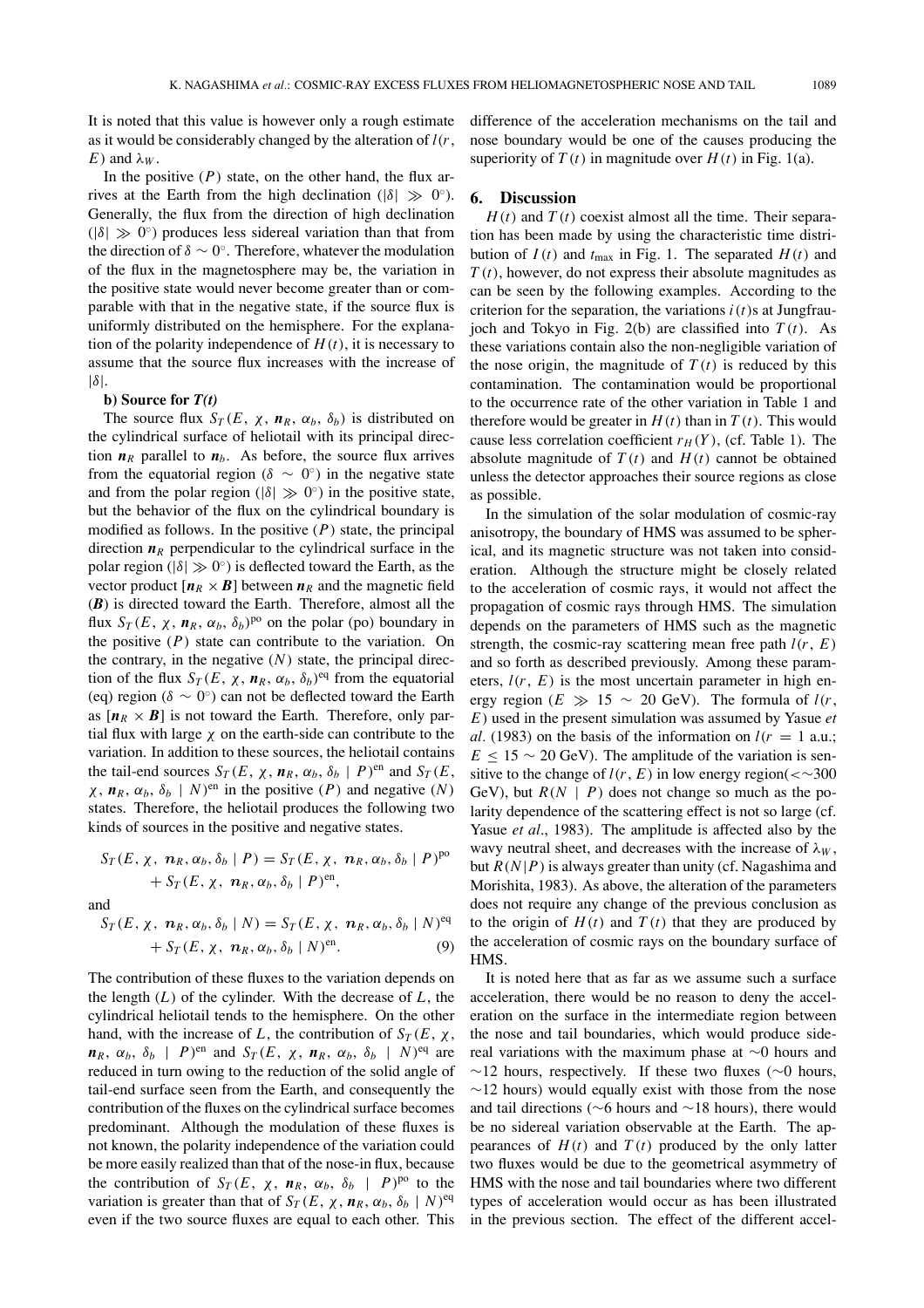eration mechanism can be inferred from the difference between the occurrence ratios  $f_H(Y)$  and  $f_T(Y)$  in Table 1 and also from the enhancement of  $T(t)$  in  $I(t)$  in Fig. 1(a). It is noted also that the present analysis has not been able to detect the sidereal variation  $G(t)$  of galactic origin.  $G(t)$ observed in higher energy region has a plateau-like shape with a sharp and deep sink at ∼12 hours (cf. Nagashima *et al*., 1998, 2004; Ref. 1). On the contrary, *I*(*t*) in Fig. 1 does not contain such a variation as it has the minimum intensity at ∼22.5 hours which almost coincides with the center (∼0 hours) of the plateau of  $G(t)$ . This seems to suggest that  $G(t)$  does not exist at the low energies owing to severe solar modulation or would be submerged beneath *I*(*t*) even if it were to exist.

The polarity independence of  $H(t)$  and  $T(t)$  expressed by  $R(N | P) \sim 1$  can be realized by compensating the influence of the polarity-dependent solar modulation with the declination-dependent source flux. As the accelerations, producing the source fluxes in the nose and tail boundaries, are different from each other, the solar modulations in the nose and tail side HMS must be different from each other to produce respectively the polarity independences of  $T(t)$ and  $H(t)$ . The polarity independence is also observed in  $T(t)$ <sup>SAK</sup> in the energy region of ~400 GeV at Sakashita underground station and shows almost the same value as that of  $T(t)$ , as (cf. Nagashima *et al.*, 2004).

$$
R_T(N \mid P)^{\text{SAK}} \sim 1.1 \quad \text{at } E_m \sim 400 \text{ GeV}.
$$
 (10)

In order to explain the same ratio  $R(N | P)$  in low and high energy regions, the polarity-dependence of solar modulation must be proportional to  $E^{-1}$  as the source flux produced by the acceleration is supposed to be proportional to *E*−1.

It would be reasonable to presume that the acceleration depends on solar activity. Contrary to this presumption, the observed  $H(t)$  and  $T(t)$  do not show such an activity dependence (cf. Table 1). On the other hand, according to the muon observation at Sakashita underground station in the energy region of ~400 GeV,  $T(t)^{SA\bar{K}}$  shows the following activity dependence, definitely supporting the above presumption (Nagashima *et al*., 2004).

$$
T(t, AP)^{\text{SAK}} \sim 1.5 \cdot T(t, QP)^{\text{SAK}},
$$
  
\n
$$
T(t, AN)^{\text{SAK}} \sim 1.8 \cdot T(t, QN)^{\text{SAK}}.
$$
 (11)

The reason for no response of neutron intensity to the activity is not certain but might be due to the error caused by the interaction between  $T(t)$  and  $H(t)$ .

Finally, the observations in high and low energies show the following unconventional energy dependence of  $T(t)$ . The magnitude of  $T(t, AP)$  in Fig. 3 measured from the top to the bottom is ∼0.1% and larger than that (0.08%) of *T* (*t*, *AP*) SAK observed with *S*-component of muon telescope ( $\lambda = 5$ °S,  $E_m = 387$  GeV) at Sakashita station (cf. Nagashima *et al*., 2004). This suggests that the energy spectrum of the tail-in anisotropy responsible for  $T(t)$  would be of power-exponent type with a negative exponent. Such an energy spectrum with a negative exponent was not observed in the energy region less than  $\sim$ 10<sup>4</sup> GeV before 1998 when the observed sidereal variations were thought to be produced by a single galactic anisotropy and even after 1998 when these variations were found to be decomposed into two kinds of variation  $G(t)$  and  $T(t)$ , (cf. Ref. 1). The negative spectrum of  $T(t)$  has been found by the present analysis owing to the separation between  $T(t)$  and  $H(t)$  in the variation observed by the neutron monitors. This spectrum seems to support the hyposesis of cosmic-ray acceleration on the heliotail boundary for the explanation of the solar modulation of the sidereal variation observed at Sakashita in the previous paper (Nagashima *et al*., 2004), as the acceleration is supposed to be more effective in lower energy region. However, it is not certain whether such an excess flux in high energy region ( $\sim$ 20 GeV  $\sim$  400 GeV) could be related to the accelerated galactic cosmic rays in low energy region (∼1 GeV) observed near the heliospheric termination shock by Voyager I (McDonald *et al*., 2003) and also whether it could be theorertically explained by the solar modulation of galactic cosmic rays based on the Parker's (1963) cosmic-ray transport equation, so far derived by several authors (e.g. Jokipii *et al*., 1993; Caballero-Lopez *et al*., 2004). The gradient of the radial density distribution of cosmic rays in HMS obtained by these authors produces the excess flux (the current) of cosmic rays, which is obserbed as a solar daily variation with the revolution of the Earth on its axis. If the density gradient  $(\Delta)$  is symmetric with respect to the right ascension  $\alpha$ , the solar daily variaton is constant through one year. But, if  $\Delta$  depends on  $\alpha$ , the variation is subject to seasonal variation, which can be observed as a sidereal daily variation. For the explanation of the predominance of  $T(t)$  over  $H(t)$ , it is necessary to assume, for example, the following  $\Delta(\alpha)$ .

$$
\Delta(\alpha) = \delta_0 + \delta(\alpha)\cos^2\{2\pi(\alpha - 6\ hr)/24\ hr\},\qquad(12)
$$

where

$$
\delta(\alpha) = \delta_1[1 + \varepsilon \cos\{2\pi(\alpha - 6\ hr)/24\ hr\}],\tag{13}
$$

in which

$$
\delta_0 > 0
$$
,  $\delta_1 > 0$  and  $1 > \varepsilon > 0$ . (14)

The coefficients in Eq. (14) must be variable depending on the polarity state ( $P$  or  $N$ ) and the solar activity ( $A$  or  $Q$ ). If  $\varepsilon = 0$ ,  $\Delta(\alpha)$  produces equal peaks at  $\alpha = 6$  hours and 18 hours.

The  $\alpha$ -dependent gradient can not be produced by each kind of any magnetic disturbances such as the magnetic shock wave and so forth, because the location and the occurrence time of their source on the solar surface are quite arbitary and do not show any  $\alpha$ -dependence. These disturbances can not produce the  $\alpha$ -dependence even if they interact with the interplanetary magnetic field within a region showing a rotational symmetry with respect to the solar rotation axis. The only possible origin producing the required  $\alpha$ -dependent gradient would be on the outermost boundary region of HMS with the nose and tail structure which is produced by the motion of the solar system relative to the interstellar magnetic field.

# **7. Conclusion**

Coexistence of two kinds of sidereal daily variations  $H(t)$  and  $T(t)$  produced respectively by sharply concentrated excess fluxes of cosmic rays from the nose and tail